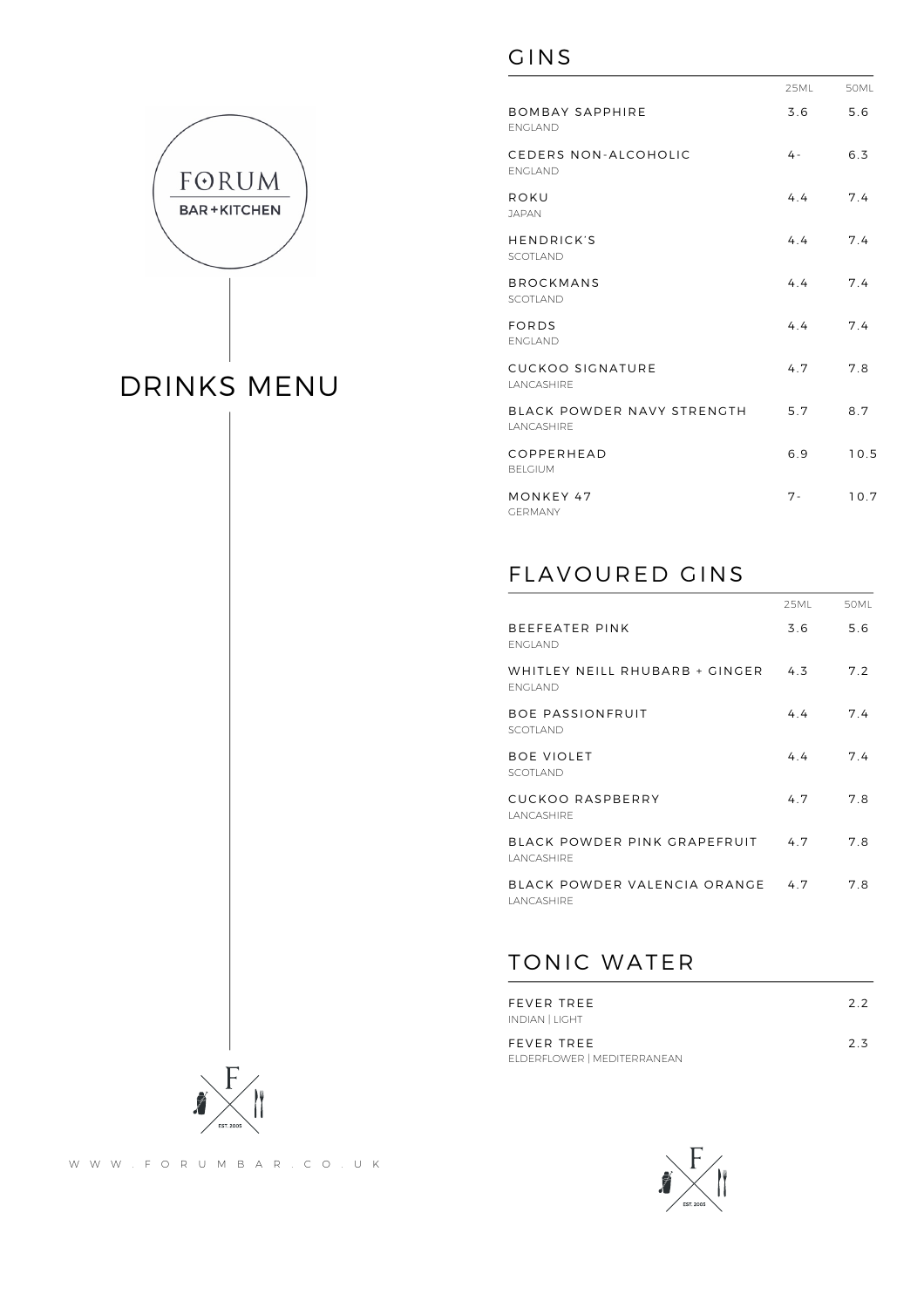# DRAUGHT

|                                                       | HALF             | 2/3 | PINT |
|-------------------------------------------------------|------------------|-----|------|
| WAINWRIGHT<br>GOLDEN ALE   4.1%   LANCASHIRE          | 2.5              | 3.3 | 4.9  |
| SAN MIGUEL<br>LAGER   5.0%   SPAIN                    | 2.6              | 3.8 | 5.2  |
| KIRIN ICHIBAN<br>LAGER   4.6%   JAPAN                 | 2.7              | 4 - | 5.4  |
| <b>GUINNESS</b><br>STOUT   4.1%   IRELAND             | $\overline{3}$ - | 49  | 5.9  |
| SHINDIGGER WEST COAST<br>PALE ALE   4.7%   MANCHESTER | $\overline{3}$ - | 49  | 5.9  |
| ERDINGER<br>WHEAT BEER   5.3%   GERMANY               | 3 -              | 4.9 | 5.9  |

# BOTTLES + CANS

| INNIS & GUNN<br>GOLDEN BEER WITH VANILLA. TOFFEE & OAK FLAVOURS.<br>MATURED IN SINGLE MALT WHISKY CASKS<br>330 ML BOTTLE   6.6%   SCOTLAND | 4.9 |
|--------------------------------------------------------------------------------------------------------------------------------------------|-----|
| MENABREA<br>CITRUSY & MALTY PREMIUM PALE LAGER<br>330 ML BOTTLE   4.8%   ITALY                                                             | 4.5 |
| <b>MODELO</b><br>RICH. FULL-FLAVORED PILSNER-STYLE LAGER<br>355 ML BOTTLE   4.5%   MEXICO                                                  | 4.1 |
| <b>KONA BIG WAVE</b><br>HOPPY GOLDEN ALE<br>330 ML BOTTLE   4.4%   HAWAII                                                                  | 5.5 |
| TINY REBEL ELECTRIC BOOGALOO<br>PASSION FRUIT NEIPA<br>330 ML CAN   4.5%   WALES                                                           | 5.6 |
| MAGIC ROCK DARK ARTS<br>CHOCOLATE MALTS & COFFEE FLAVOURED STOUT<br>330 ML CAN   6.0%   HUDDERSFIELD                                       | 4.9 |
| LERVIG HOUSE PARTY<br>SESSION IPA<br>330 ML CAN   4.0%   NORWAY                                                                            | 4.6 |
| DUPONT SAISON<br>COMPLEX & AROMATIC SAISON BEER<br>330 ML BOTTLE   6.5%   BELGIUM                                                          | 6.8 |
| MOORHOUSE'S ICE WITCH<br>A GOLDEN CITRA PALE ALE WITH TROPICAL FRUIT AROMAS<br>500 ML BOTTLE   4.3%   LANCASHIRE                           | 4.2 |
| MOORHOUSE'S BLONDE WITCH<br>A FULL-BODIED BLONDE ALE WITH A CITRUS HOP FINISH<br>500 ML BOTTLE   4.4%   LANCASHIRE                         | 4.2 |
| <b>HEINEKEN 0%</b><br>ALCOHOL FREE LAGER<br>330 ML BOTTLE   0%   HOLLAND                                                                   | 3.2 |
| ERDINGER ALKOHOLFREI<br>FULL-BODIED, ALCOHOL FREE WHEAT BEER<br>500 ML BOTTLE   0%   GERMANY                                               | 4 - |

## CIDER

| ORCHARD PIG<br>CRISP MEDIUM GENTLY SPARKLING CIDER<br>500 ML BOTTLE   4.5%   SOMERSET   | 55 |
|-----------------------------------------------------------------------------------------|----|
| OLD MOUT BERRIES & CHERRIES<br><b>FRUIT CIDER</b><br>500 ML BOTTLE   4.0%   NEW ZEALAND | 59 |

# UNIQUE COCKTAILS

| GEISHA<br>ROKU JAPANESE GIN   VIOLET   HIBISCUS   CHERRY  <br><b>MARASCHINO   LEMON</b>                              | 9 - |
|----------------------------------------------------------------------------------------------------------------------|-----|
| DEVIL'S ADVOCATE<br>BACARDI 8 YR OLD RUM   CLEMENT ORANGE RUM LIOUEUR  <br>MOZART DARK CHOCOLATE LIQUEUR             | 95  |
| GRAPFFRUIT + ROSF MARGARITA<br>EL JIMADOR TEOUILA I PINK GRAPEFRUIT JUICE I ROSE I LIME                              | 85  |
| SOLERO<br>ERISTOFF VODKA   RASPBERRY   VANILLA   WHITE<br>CHOCOLATE FOAM                                             | 75  |
| SMOKED OLD FASHIONED<br>WOODFORD RESERVE BOURBON   AROMATIC BITTERS  <br>BROWN SUGAR   ORANGE ZEST   BOURBON SMOKE   | 9.5 |
| AZTEC QUEEN<br>BACARDI GOLD RUM   COFFEE LIQUEUR   MOZART DARK<br>CHOCOLATE LIQUEUR   WHITE CHOCOLATE + CARAMEL FOAM | 8-  |
| CANTALOUPE<br>ERISTOFF VODKA I WILD APPLE I MELON LIOUEUR I PRESSED<br><b>APPLE JUICE   LEMON</b>                    | 75  |

### SPRITZ COCKTAILS

| APEROL SPRITZ<br>APEROL   PROSECCO   SODA   ORANGE                              | 85 |
|---------------------------------------------------------------------------------|----|
| RHUBARB + ROSEHIP SPRITZ<br>RHUBARB LIOUEUR   ROSEHIP   PROSECCO   ORANGE       | 75 |
| <b>IIMONCELLO SPRITZ</b><br>LIMONCELLO   DRY VERMOUTH   LEMON   PROSECCO   SODA | 8- |
| HUGO SPRITZ<br>ST. GERMAIN ELDERFLOWER LIOUEUR   PROSECCO   FRESH<br>MINT SODA  | 75 |
| RASPRERRY RERET<br>ABSOLUT RASPBERRI VODKA   RASPBERRY LIOUEUR  <br>PROSECCO    | 75 |

## CLASSIC COCKTAILS

| <b>FSPRESSO MARTINI</b><br>ERISTOFF VODKA   COFFEE LIQUEUR   VANILLA   ESPRESSO                                                                                          | 9 -  |
|--------------------------------------------------------------------------------------------------------------------------------------------------------------------------|------|
| <b>BRAMBIF</b><br>FORDS GIN   BLACKBERRY LIQUEUR   LEMON                                                                                                                 | 8.5  |
| PORN STAR MARTINI<br>ERISTOFF VODKA   PASSIONFRUIT   VANILLA   LEMON  <br>PINEAPPLE JUICE   PROSECCO                                                                     | 9-   |
| <b>70MBIF</b><br>BACARDI GOLD RUM   GOSLINGS DARK RUM   THE KRAKEN<br>SPICED RUM   WRAY + NEPHEW RUM   ABSINTHE   APRICOT<br>BRANDY   PINEAPPLE JUICE   LIME   GRENADINE | 9-   |
| PAIOMA<br>EL JIMADOR TEOUILA   PINK GRAPEFRUIT JUICE   LIME  <br><b>GRAPEFRUIT LIOUEUR   AGAVE SYRUP   SODA</b>                                                          | $8-$ |
| LONG ISLAND ICED TEA<br>ERISTOFF VODKA   BOMBAY SAPPHIRE GIN   EL JIMADOR<br>TEOUILA   BACARDI WHITE RUM   TRIPLE SEC   LEMON   COKE                                     | 85   |
| PIÑA COLADA<br>BACARDI WHITE RUM   COCONUT   CREAM   LIME   PINEAPPLE                                                                                                    | 85   |
| <b>MOJITOS</b><br>CLASSIC   PASSIONFRUIT   GIN + RHUBARB                                                                                                                 | $8-$ |
|                                                                                                                                                                          |      |

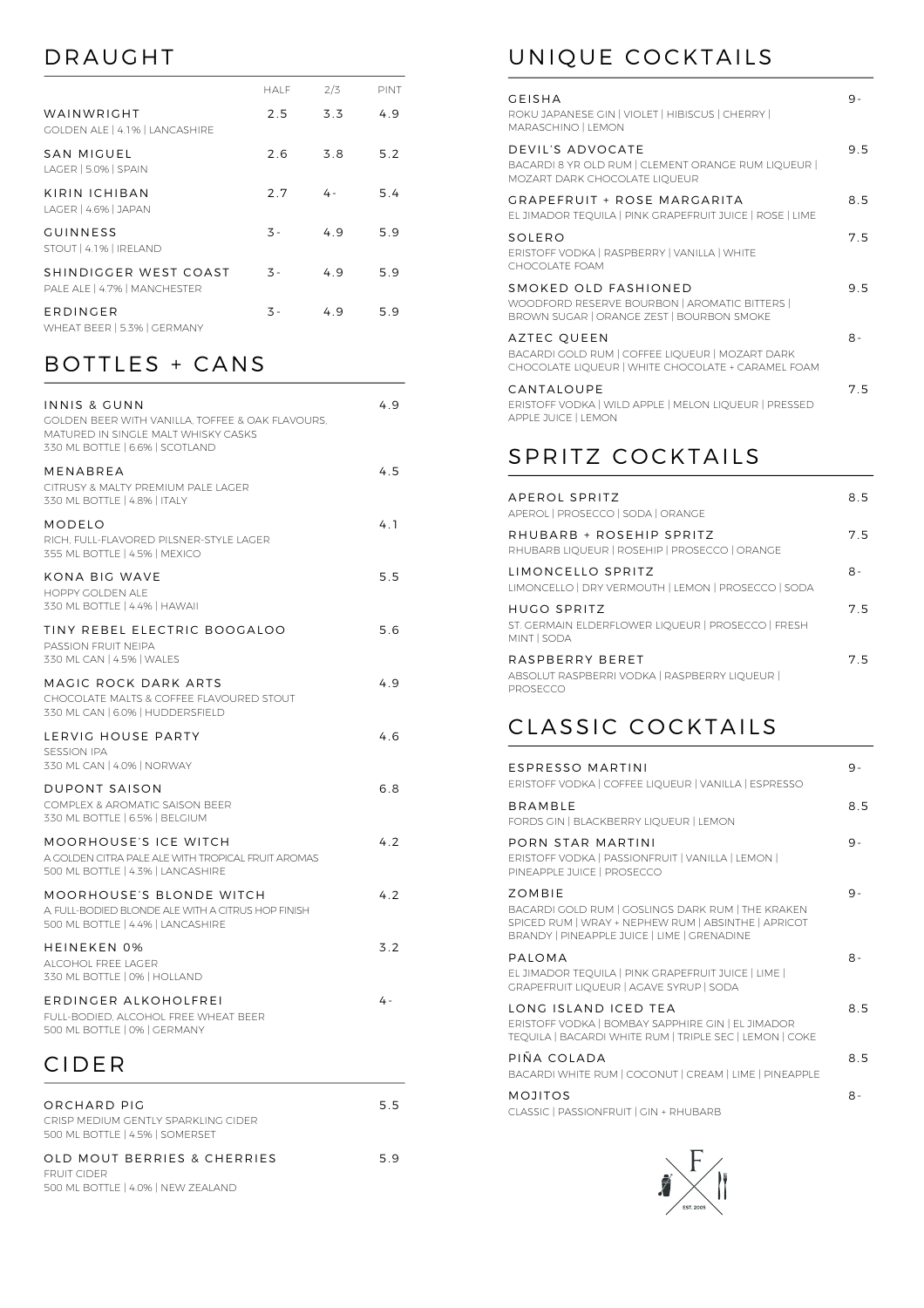# WHITE WINES

|                                 | 125ML | 175ML | 250ML | <b>BOTTLE</b> |
|---------------------------------|-------|-------|-------|---------------|
| VERDEJO<br><b>SPAIN</b>         | 3.7   | 4.6   | 6.5   | 19.5          |
| SAUVIGNON BLANC<br><b>CHILE</b> | 4 -   | 5.2   | 7.4   | $22 -$        |
| PINOT GRIGIO<br><b>ITAIY</b>    | 4 -   | 5.2   | 7.4   | $22 -$        |
| CHARDONNAY<br><b>AUSTRALIA</b>  | 4.1   | 5.3   | 7.5   | 22.5          |
| VIOGNIER<br><b>FRANCE</b>       | 4.3   | 5.6   | 7.9   | 23.5          |
| SAUVIGNON BLANC<br>NFW ZFAI AND | 5.5   | 7.1   | 9.9   | 29.5          |

# RED WINES

|                                    | 125ML | 175ML | <b>250ML</b> | <b>BOTTLE</b> |
|------------------------------------|-------|-------|--------------|---------------|
| <b>TEMPRANILLO</b><br><b>SPAIN</b> | 3.8   | 4.7   | 6.7          | $20 -$        |
| MERLOT<br><b>CHILE</b>             | 4 -   | 5.2   | 7.4          | $22 -$        |
| SHIRAZ<br><b>AUSTRALIA</b>         | 4.1   | 5.3   | 7.5          | 22.5          |
| CABERNET SAUV<br><b>FRANCE</b>     | 4.2   | 5.5   | 7.7          | $23 -$        |
| RIOJA<br><b>SPAIN</b>              | 4.9   | 6.3   | 8.9          | 26.5          |
| MALBEC<br>ARGENTINA                | 5 -   | 6.5   | 9 -          | $27 -$        |

# ROSÉ WINES

| ZINFANDEL<br>USA                      | 125ML<br>39 | 175ML<br>5 - | 250ML<br>7.2 | <b>BOTTLE</b><br>20.5 |
|---------------------------------------|-------------|--------------|--------------|-----------------------|
| CHENIN BLANC<br>SOUTH AFRICA          | 4 -         |              | 5.2 7.4      | $22 -$                |
| PINOT GRIGIO ROSÉ 4.4<br><b>ITAIY</b> |             | 5.7          | $8-$         | $24 -$                |

# SPARKLING WINES

|                      | 125ML | <b>BOTTLE</b> |
|----------------------|-------|---------------|
| PROSECCO             | 5.7   | $28 -$        |
| PROSECCO ROSÉ        |       | $31 -$        |
| PERRIER-JOUËT        |       | $80 -$        |
| <b>BOLLINGER</b>     |       | $95 -$        |
| LAURENT PERRIER ROSÉ |       | $110 -$       |
| DOM PÉRIGNON         |       | $250 -$       |



|                      | 25ML  | 50MI |
|----------------------|-------|------|
| ERISTOFF             | 3.7   | 6.3  |
| ABSOLUT RASPBERRY    | 3.8   | 6.5  |
| TITO'S               | $5 -$ | 7.2  |
| CHASE                | $5 -$ | 83   |
| GREY GOOSE           |       | 9.8  |
| GREY GOOSE LA POIRE  |       | 9.8  |
| GREY GOOSE LE CITRON |       | 9.8  |
| GREY GOOSE L'ORANGE  | . ნ   | 9.8  |
|                      |       |      |

#### RUM

|                              | 25ML | 50MI |
|------------------------------|------|------|
| BACARDI WHITE                | 3.7  | 63   |
| BACARDI GOLD                 | 3.7  | 6.3  |
| BACARDI CARTA NEGRA BLACK    | 3.7  | 6.3  |
| BACARDI SPICED               | 3.8  | 6.5  |
| SAILOR JERRY                 | 4 -  | 68   |
| THE KRAKEN                   | 4 -  | 6.8  |
| GOSLINGS BLACK SEAL          | 4 1  | 69   |
| CLEMENT ORANGE RHUM          | 4.5  | 75   |
| BACARDI 8 YEAR AGED GOLD RUM | 4.6  | 77   |

#### BOURBON

|                          | 25ML  | 50ML |
|--------------------------|-------|------|
| JACK DANIELS             | 3.7   | 6.3  |
| JD TENNESSEE HONEY       | 39    | 6.6  |
| MAKERS MARK              | 4 -   | 6.8  |
| <b>JD TENNESSEE FIRE</b> | 4.3   | 7.2  |
| JD GENTLEMAN JACK        | $5 -$ | 83   |
| WOODFORD RESERVE         | 53    | 87   |
| KNOB CREEK               | 5.6   | 9.2  |
| JD SINGLE BARREL         | 63    | 101  |

### WHISKY

| 25ML | 50MI |
|------|------|
| 3.7  | 6.3  |
| 3.4  | 6.8  |
| 4.3  | 72   |
| 4.3  | 72   |
| 4.3  | 72   |
| 5.8  | 95   |
| 5.9  | 9.6  |
| 6.1  | 99   |
| 11-  | 19-  |
|      |      |

### TEQUILA

|                    | 25ML |
|--------------------|------|
| FI JIMADOR         | 39   |
| MONTE AIRAN MEZCAL | 43   |
| PATRON SILVER      | 59   |
| HERRADURA          | 59   |

### BRANDY

|                     | 25ML   | 50ML  |
|---------------------|--------|-------|
| MARTELL VS          | 4 -    | 69    |
| MARTELL VSOP        | 57     | 95    |
| MARTELL CORDON BLEU | $12 -$ | $20-$ |

#### SPIRITS

|                      | 25ML | 50ML |
|----------------------|------|------|
| LIMONCELLO           | 3.6  |      |
| LUXARDO SAMBUCA      | 3.6  |      |
| LUXARDO SAMBUCA NERA | 3.6  |      |
| DISARONNO AMARETTO   | 3.8  | 64   |
| <b>BENEDICTINE</b>   | 47   | 7 1  |
| <b>BAILEYS</b>       |      | 49   |
| ABSINTH              |      | 76   |